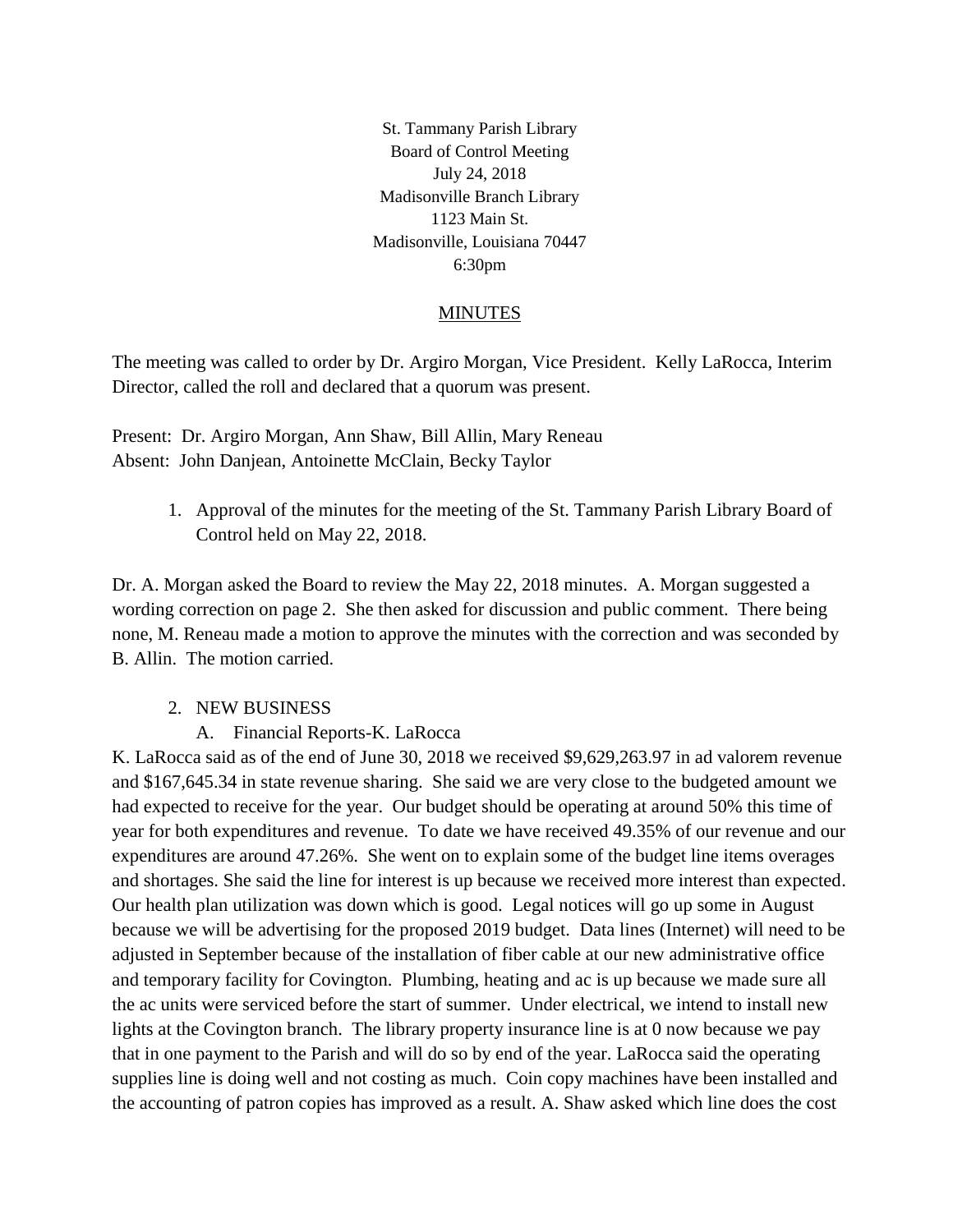St. Tammany Parish Library Board of Control Meeting-Minutes July 24, 2018 Page 2

of the coin machines fall under. K. LaRocca said it is under furniture, fixtures and equipment. A. Shaw asked if every branch has a coin copier and B. Geiger answered all except Pearl River and they will get theirs in the coming week. Improvement to physical plant is under but LaRocca said many parking lot repairs and improvements will be made in the fall. K. LaRocca said Madisonville artwork had been purchased and is displayed in the computer lab. They will spend the remaining \$6,000 by September. She said all cameras have been installed except for Covington and theirs will be installed during the renovation. K. LaRocca said she will be mailing and emailing the Board copies of the 2019 proposed budget for their review as well as a copy of the 2017 audit report which will all be discussed at the August meeting. She said the outstanding checks over previous years are being investigated. Going forward, they will be evaluated every month. She asked if anyone had questions. A. Shaw asked if the money we save on prints as a result of having the coin copiers will pay for the machines by the end of the year. LaRocca said the purpose of the coin copiers was mainly for accounting. A. Shaw asked if we audit the usage of our downloadable media subscriptions. LaRocca answered yes, we look at it throughout the year to determine if we will continue the service for all digital resources. A. Morgan asked for additional discussion or public comment. There being none, she called for the vote. M. Reneau made a motion to accept the financial reports ending June 30, 2018 and seconded by A. Shaw. Motion carried.

## B. Director Search Committee Report- Dr. A. Morgan

Dr. A. Morgan asked the Board to read over the July 4, 2018 committee report that had been included in their packets. A. Shaw has been sending confirmation of receipt letters to applicants while B. Taylor is on vacation. She is expected to return at the end of the first week of August. All applications are to be postmarked by July 31, 2018. B. Allin pointed out more time may be needed to evaluate all the applications before September. A. Morgan asked for the minutes to reflect the concern of some members of the Board about the allotted time to review all of the applicants and be ready to decide on a director by September. She said a specific time line may need to be clarified. She asked for any additional questions or discussions. There was none.

## C. Interim Director's Report- K. LaRocca

K. LaRocca said Library Administration moved into their new office June  $29<sup>th</sup>$ . The Friends of the Slidell Library contributed half the cost of the Slidell Branch's new computer chairs. We have two new reference librarians; Stephanie DeLisi and Ellen John. K. LaRocca attended the Florida Parish's Regional Director's meeting on May 23. Several staff members attended the ALA conference in New Orleans in June. During the conference, Tanya DiMaggio was a guest